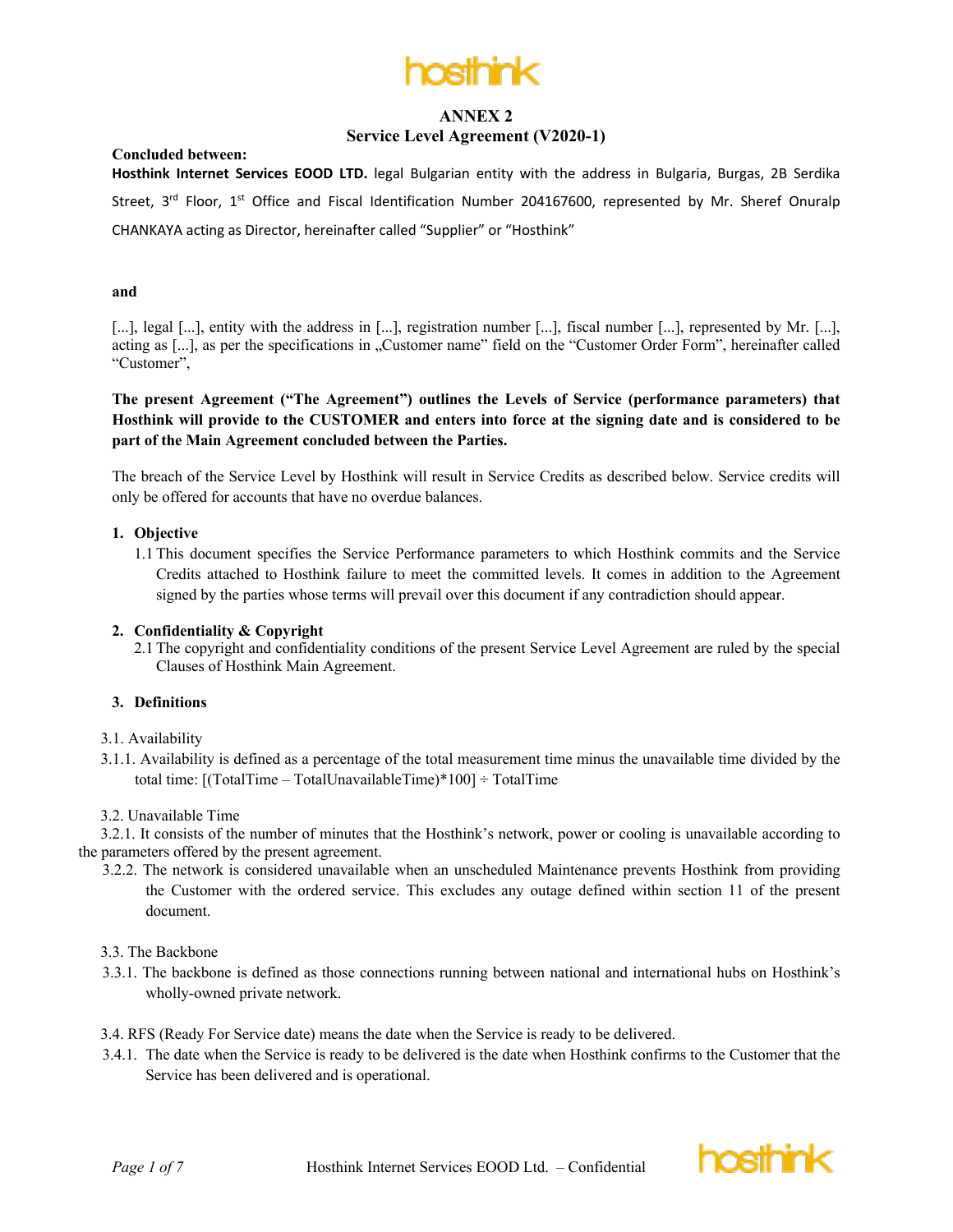

### **Service Level Agreement (V2020-1)**

### 3.5. Scheduled Maintenance

- 3.5.1. Scheduled Maintenance events may occasionally be necessary for Hosthink to carry out maintenance or network upgrades.
- 3.5.2. They will occur no more than a maximum of up to 2 (two) times in any given calendar month, between 00.00 and 06.00 a.m. local time.
- 3.5.3. Hosthink will make commercially reasonable efforts to keep the Scheduled Maintenance to a minimum and assure the availability on the backbone, and that the sum of maintenance window of time should not exceed 6 (six) hours / month.

3.6. Emergency

- 3.6.1. Emergency indicates the work which is necessary to perform in order to avoid an outage, when the time between the moment this work is communicated and the moment the Maintenance starts is less than 5 business days
- 3.7. Except an emergency or a Force Majeure condition as described in the special clause of the Agreement, Hosthink and Customer will make commercially reasonable efforts to apply the following procedures with respect to Scheduled Maintenance:
- 3.7.1. Hosthink will provide the Customer with at least 5 business days' notice with any planned work that will affect the availability of service except for a case of emergency maintenance work on the network.
- 3.7.2. Customer will confirm to Hosthink within 2 business days that the Scheduled Maintenance proposals are acceptable. The absence of Customer's confirmation amounts to acceptation.
- 3.7.3. Where possible, Hosthink will provide Customer with Scheduled Maintenance proposals and confirmation details should be exchanged by e-mail / telephone.
- 3.7.4. Where possible Hosthink will make temporary alternative arrangements during a Scheduled Maintenance to avoid a break in the Customer service.
- 3.7.5. Customer shall make commercially reasonable efforts to give Hosthink advance notice of any event of which Customer is aware at its end.

# **4. Service Availability guarantees connectivity**

- 4.1. Service Categorisation
- 4.1.1. Hosthink shall guarantee that the availability be at least 99.98% on uptime on protected services that use the partners' backbone.
- 4.1.2. Hosthink shall guarantee that the availability be at least 95% on uptime on unprotected services that use the partners' backbone.
- 4.1.3. Hosthink shall guarantee that the availability be at least 99,98% on uptime on services that use its own backbone.
- 4.2. Should Customer experience protected service availability below 99.98% during a given month, he shall receive credit according to the following table. The percentage applies to the contracted service (standing monthly charge, or monthly equivalent, plus traffic relating to the affected Hosthink network port). The outage credit shall be requested by the Customer according to the table below described and based on the minutes downtime registered during 1 (one) calendar month:

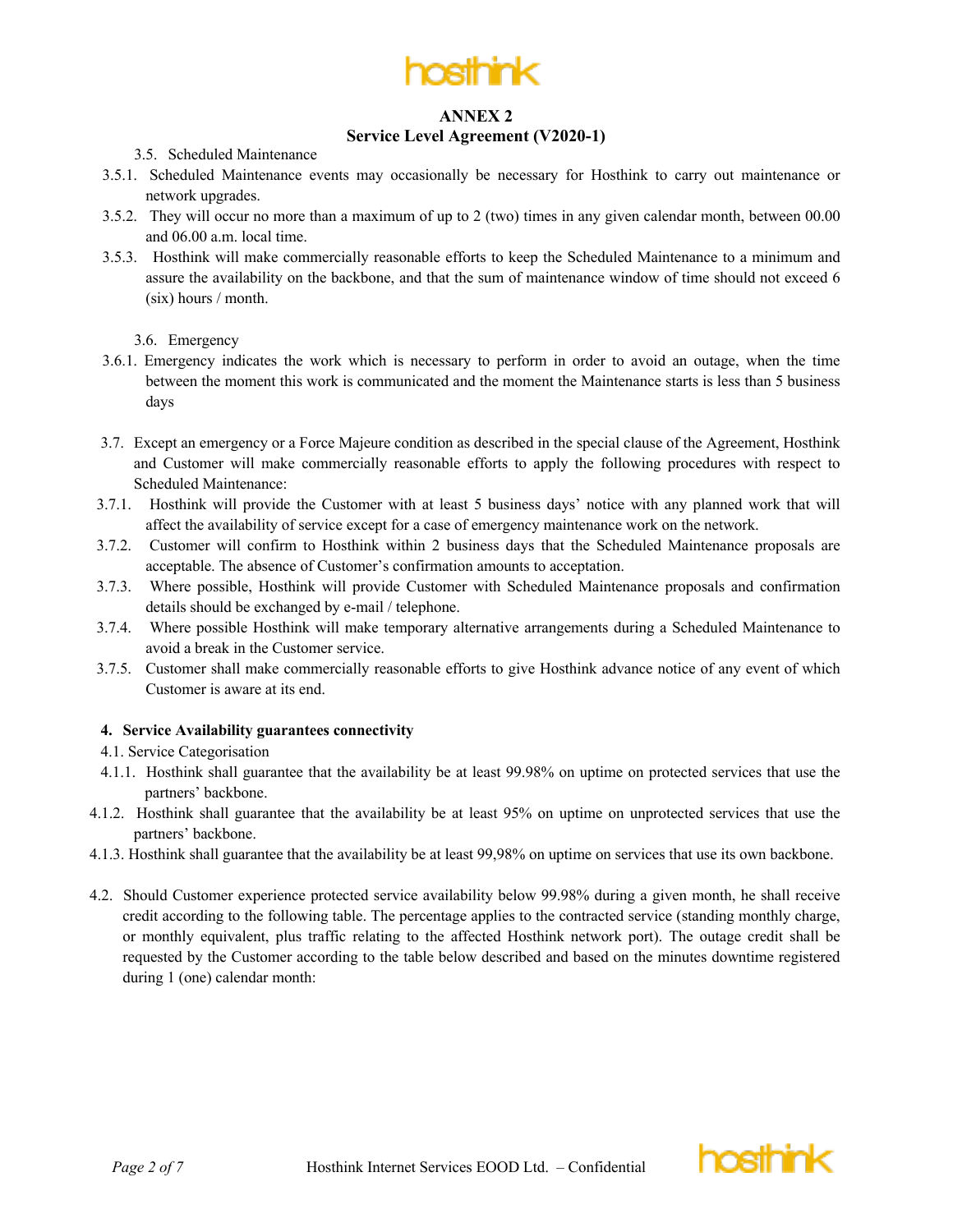

# **ANNEX 2 Service Level Agreement (V2020-1)**

| Level          | <b>Availability</b> | <b>Minutes Downtime</b> | <b>Credit</b><br>% penalty of the standing<br>monthly charge |
|----------------|---------------------|-------------------------|--------------------------------------------------------------|
| $\Omega$       | $99,98\% - 100\%$   | $0 - 9$                 | $0\%$                                                        |
|                | 99,85% - 99,98%     | $10 - 68$               | $5\%$                                                        |
| $\mathcal{D}$  | 99,70% - 99,85%     | $69 - 130$              | 10%                                                          |
| $\mathcal{E}$  | 99,45% - 99,70%     | $131 - 238$             | 15%                                                          |
| $\overline{4}$ | 98,90% - 99,45%     | $239 - 475$             | 20%                                                          |
| 5              | $< 98,90\%$         | >475                    | Further 2%                                                   |
|                |                     |                         | per each further 2 (two) hours                               |

4.2.1. In the case of unprotected circuits, a 2% per 2 (two) hours downtime is acceptable below 95% availability.

4.2.2. If the average availability is below 95% for protected services or for those that use its own backbone and 90% for unprotected services during a given calendar month, Customer may terminate the agreement concluded between the Parties, in which case it may not benefit from other compensation.

### **5. Service Availability guarantees regarding power and cooling**

5.1. The provision of a connection point to a protected 230 Volt supply will be available for the Customer to connect his equipment. This provision is protected by UPS battery backup system and diesel generator in the event of a power failure. Power availability target is 100%. Reasonable endeavours will be made to maintain an air temperature within the cold aisle of the pod at 23°C with a minimum of 13°C and maximum of 27°C. This will be done using equipment designed to maintain the optimal temperature when the outside temperature is between 50°C and minus 30°C. If Hosthink fails to meet Power Availability Targets or Temperature Targets during any calendar month the Customer will receive Service Credits as set out below:

| <b>Power</b><br>% of month power that is available | <b>Temperature</b><br>% of month when<br>temperature is between 13°C<br>and $27^{\circ}$ C | <b>Service Credit</b><br>% reduction in monthly service<br>fee |
|----------------------------------------------------|--------------------------------------------------------------------------------------------|----------------------------------------------------------------|
| $< 100.00\%$                                       | $< 99.97\%$                                                                                | $5\%$                                                          |
| $< 99,95\%$                                        | $< 99,85\%$                                                                                | 10%                                                            |
| $< 99,90\%$                                        | $< 99,70\%$                                                                                | 15%                                                            |
| $< 99,85\%$                                        | $< 99,30\%$                                                                                | <b>20%</b>                                                     |
| $< 99,80\%$                                        | $< 98,85\%$                                                                                | 30%                                                            |

- 5.2. Any Service credit will apply to only those items of Equipment directly affected by the Outage event regarding Power or Temperature. The Service Credit will be calculated by Hosthink, at its reasonable discretion, having regards to the overall effect of the Outage Event on the Customers Equipment.
	- 5.3. Non availability of service (Exclusions) are:
- 5.3.1. Force Majeure
- 5.3.2. Scheduled Maintenance or re-configuration to the service. Hosthink will endeavour to ensure this is carried out during off peak hours; also, Hosthink will make sure that the Customer is notified at least 1 (one) weeks in advance;
- 5.3.3. Outages resulting from a failure of the Customer owned equipment;

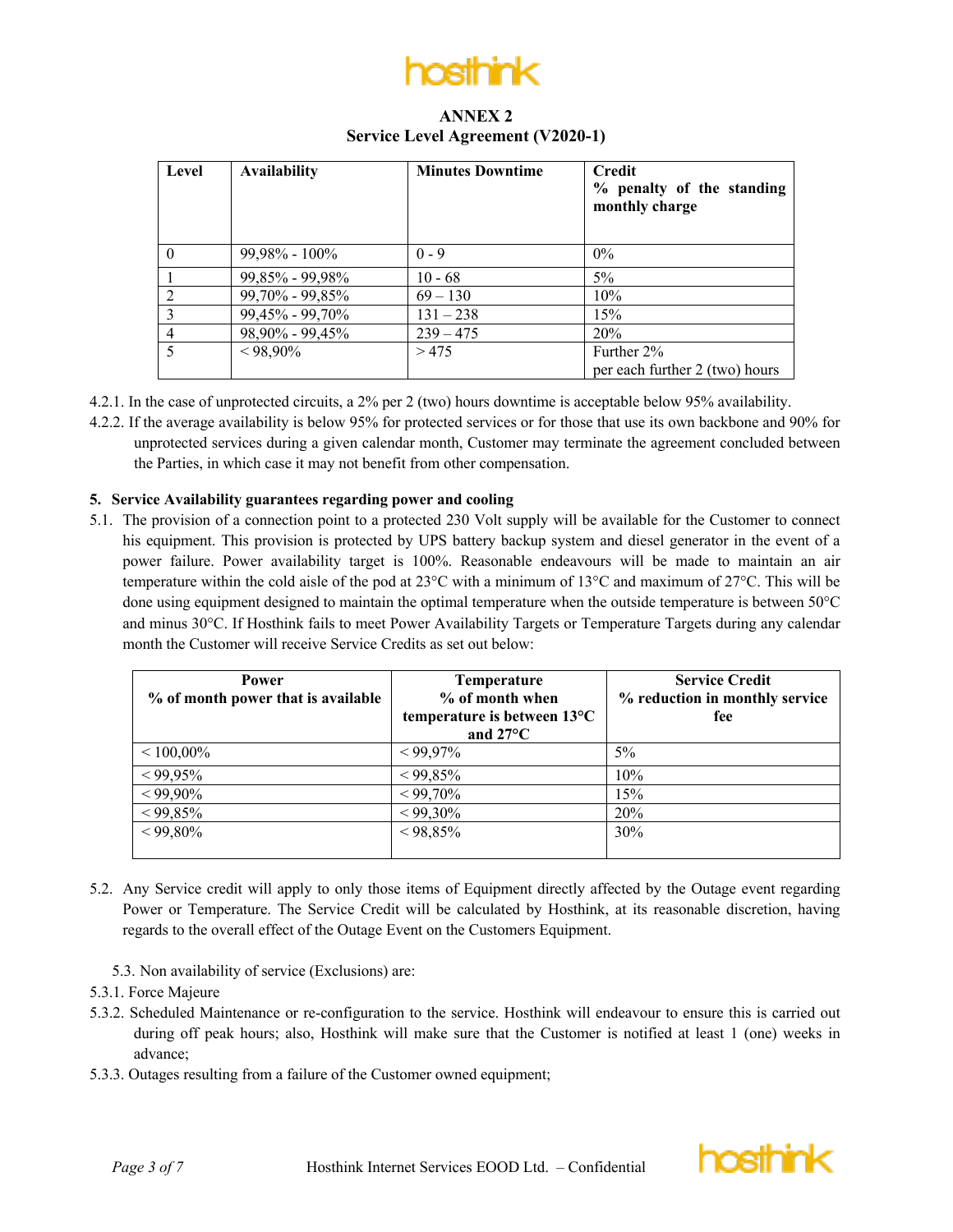

## **Service Level Agreement (V2020-1)**

- 5.3.4. Outages resulted from problems caused by Customer's failure to follow agreed procedures or caused by unauthorised changes to Hosthink's equipment by the Customer.
- 5.4. If Hosthink does not reach the targets set for power or temperature during any given calendar month with at least 95%, then the customer may terminate the Agreement concluded between the Parties, in which case it may not benefit from other compensation.

### **6. Service Availability guarantees for Business Internet connectivity**

6.1. Hosthink will apply service credits for lack of total internet connectivity, where both the fibre and backup service, if the case, have failed, at the following rates:

| Level | <b>Hours Without Service</b> | <b>Service Credit</b> |
|-------|------------------------------|-----------------------|
|       | 1-2 hours                    |                       |
|       | $2-12$ hours                 | . dav                 |
|       | $12-24$ hours                | 2 days                |

- 6.2. A maximum of one month's service can be credited for any incidents within that calendar month.
- 6.3. If the average of Internet Business connectivity is below 95% during a given calendar month, the Customer may terminate the Agreement, in which case it may no benefit from other compensation.
- 6.5. Where Hosthink is providing a managed router and the device suffers a total failure or module failure resulting in service degradation, Hosthink will make necessary effort to replace the device within 36 hours during business hours Monday-Friday from diagnosing the fault. If the failure occurs during a weekend or public holiday period, a replacement will be organised the next business day. An enhanced level of service is available for fix within 4 hours for additional cost.
- 6.6. Where a fault occurs on the Hosthink network resulting in total loss of Customer internet connectivity, Hosthink targets the following fix times:

| <b>Electric Fault</b>          | <b>Equipment Related Fault</b> | <b>Fibre Fault</b> |
|--------------------------------|--------------------------------|--------------------|
| 1 Hour (During Office Hours)   | 5 Hours (During Office Hours)  | 24 hours           |
| 3 Hours (Outside Office Hours) | 7 Hours (Outside Office Hours) |                    |

### **7. Round-Trip Time guarantee**

- 7.1. Hosthink regularly measured round-trip packet delay time (RTT) on its backbone shall not exceed, on average, the following figures:
- 7.1.1. Europe: 65 ms
- 7.1.2. Europe USA: 250 ms
- 7.2. These estimated round-trip times are measured by averaging sample tests made every 30 minutes during a calendar month between two defined backbone routers.
- 7.3. Should the round-trip packet delay time be exceeded for one week, and for every subsequent week thereafter, Hosthink shall credit Customer 1/30 of the costs incurred by Customer for that respective month (standing monthly charge, or monthly equivalent, plus traffic relating to the affected Hosthink port).
	- 7.4. Should Hosthink's network RTT exceed 4 times the levels guaranteed in 7.1 for more than 24 hours in a calendar month, Customer is entitled to service credit as per clause 7.3 for each additional 24-hour of delayed RTT.

### **8. Packet Loss Guarantees**

8.1. Hosthink regularly measured packet loss within its backbone nodes shall not exceed, on average the 0.1% figure.

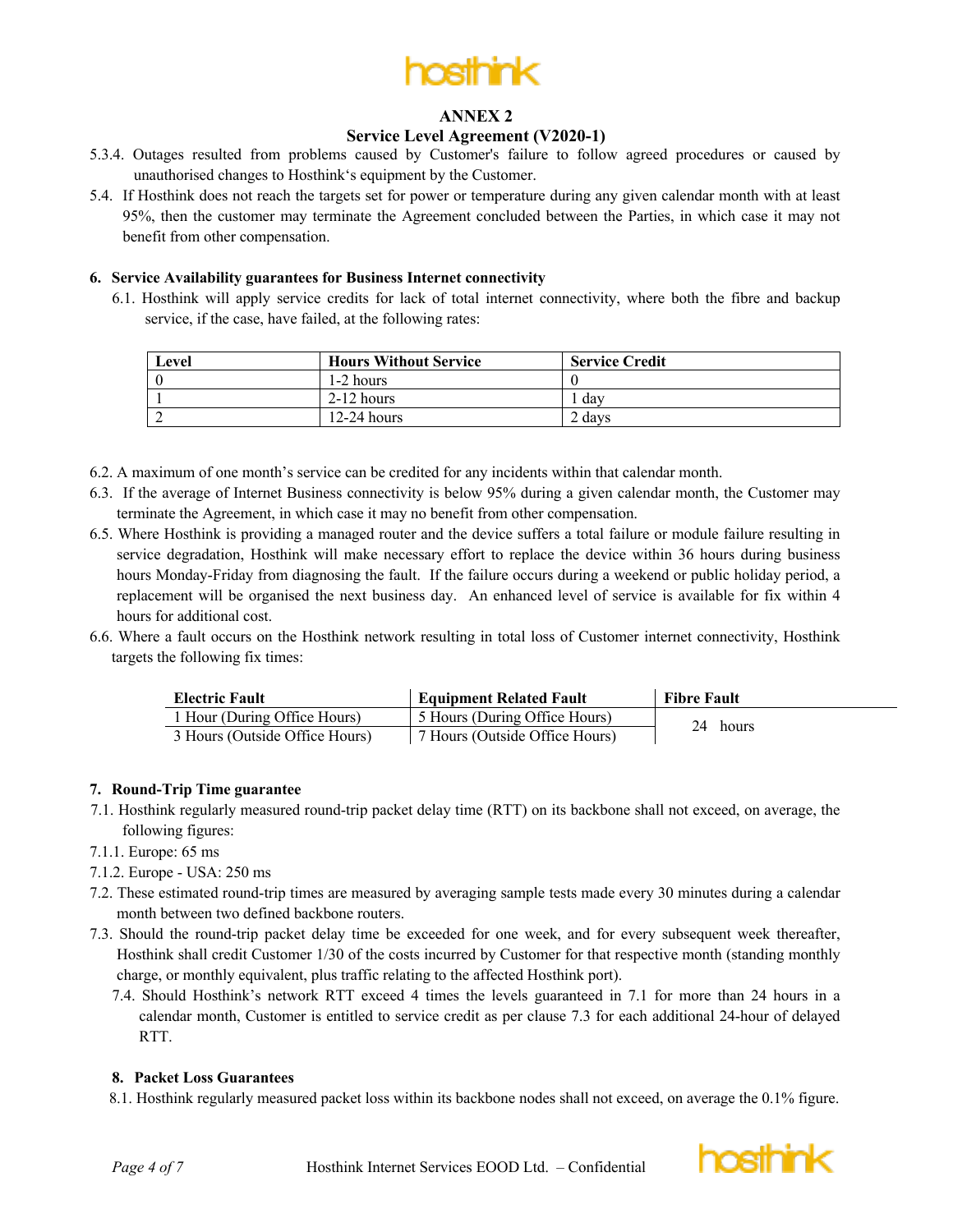

## **Service Level Agreement (V2020-1)**

- 8.2. Should this packet loss level be exceeded for one week, and for every subsequent week thereafter, Hosthink shall credit Customer 1/30 of the costs incurred by the Customer for that respective month (standing monthly charge, or monthly equivalent, plus traffic relating to the affected Hosthink port).
- 8.3. Should Hosthink Packet Loss exceed 5 times the guaranteed level of 0.1% for more than 2 hours in a calendar month, then Customer is entitled to service credit as per art. 8.2 above for each additional 2-hour of excess packet loss.

### **9. Installation Delay Guarantees**

9.1. Hosthink warrants that it will have the service delivered to the Customer within ten (10) working days from written acceptance of Order Form by Hosthink. The service will be declared, by Hosthink, to be "active" at completion of the Compliance Test Procedure.

#### **10. Outage Reporting Guarantees**

- 10.1. Hosthink Network Operation Centre (NOC) will be able to inform Customer of any outage that may have affected the customer service within thirty (30) minutes of first awareness of the above mentioned outage. This information will be provided twenty-four (24) hours a day, seven (7) days a week at the Customer's request.
- 10.2. Hosthink will make best endeavours to make at least three (3) attempts to inform Customer. Such notification shall be done by telephone, fax or e-mail or via public status posting.
- 10.3. It is Customer's responsibility to ensure that Hosthink and Hosthink NOC have any and all updated contact information regarding Customer, namely all telephone and fax numbers and e-mail addresses, for all Customer notifications regarding disruption of service.

#### **11.Exclusion From Guarantees**

- 11.1. Unavailable time shall exclude periods when outages arise from, or are otherwise indirectly caused by:
- 11.1.1. Outage periods due to any cause other than faults in the Hosthink network, including faults or negligence of the Customer or problems associated with equipment connected on the Customer's side of Hosthink delivery point
- 11.1.2. In case the Customer's premises equipment should cause imminent material alterations of the quality of the service or malfunctioning in the network, Hosthink will proceed to disconnect the link, for benefit of the rest of users of the network, and this disconnection won't be cause of penalty under the SLA. Hosthink will notify as soon as possible to the Customer this malfunctioning in order to repair the problems, and in case of an emergency without being held responsible if the notification occurs after the disconnection.
- 11.1.3. Outage periods reported by the Customer in which no fault is observed or confirmed by Hosthink.
- 11.1.4. Any fault period during which service is suspended under provision in the Agreement.
- 11.1.5. Downtime when Hosthink technical staff cannot have access, when the Customer is requested to do so for the purpose of investigating the problem and restoring the service, to Customer premises and equipment pertaining to the service in case the service should include the management of equipment on the Customer site by Hosthink.
- 11.1.6. The Customer requesting Hosthink to test Customer connection although no fault has been detected and/or reported by Hosthink.
- 11.1.7. The Customer requesting Hosthink to upgrade the capacity of the service, if this operation results in an outage. Such an upgrade is subject to a new Order signed by the parties who will have agreed in advance the operation date of such an upgrade.
- 11.2. No guarantee applies:
- 11.2.1. During Scheduled Maintenance affecting in the service as defined in section 3.
- 11.2.2. For any use made by the Customer of a transmission capacity prior to the RFS date.

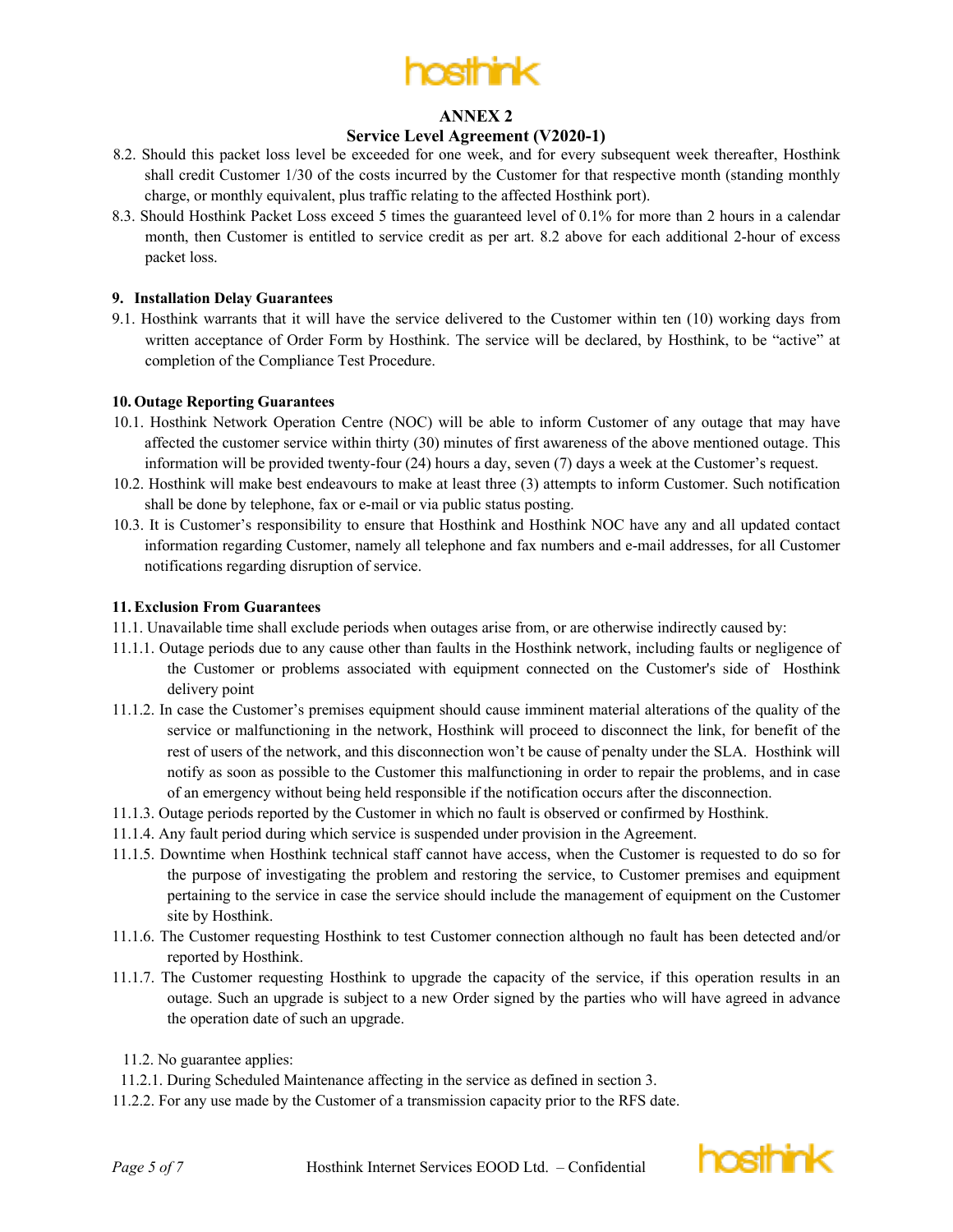

## **Service Level Agreement (V2020-1)**

- 11.2.3. Performance degradations and service loss due to Denial Of Service attacks or other unlawful attacks generated inside the Customer's network or executed against users inside the customer's network or the customer network infrastructure, will be excluded from SLA calculation as it is within the customer's responsibility to put in place the relevant protection mechanisms inside its network to protect itself and its customers. Nevertheless, Hosthink is available to support the customer by implementing appropriate measures on Hosthink's network, such as limiting on ICMP bandwidth, rate limiting over customers' ports, implementing filters or black-holing routes.
- 11.3. Force Majeure
- 11.3.1. Neither Party will be obliged to carry out any obligation under this Agreement where performance of such obligation is prevented by the occurrence of a Force Majeure event as defined in the Main Agreement.
- 11.3.2. No commitment from Hosthink applies in case of Force Majeure.

### **12.Third Party Services**

- 12.1. In case of one or more Telecommunication Services are provided by Hosthink as part of the contract through Third Party providers, Hosthink won't be liable to the Customer in respect of a fault on these services, except for the case when the third party provider is liable to Hosthink.
- 12.2. Customer can request a copy of Third Party providers' SLAs. These SLA will supersede Hosthink SLA in regard of the Third Party Services provided.
- 12.3. Hosthink will credit the Customer with the relevant compensation following credit of compensation to Hosthink by the Third Party provider.

#### **13. Support Escalation**

13.1. Hosthink operates a 24/7/365 support operations team who is able to assist with all support related matters. In the event communication between the Customer and the operations team fail or the team is not able to resolve a case to the Customer' full satisfaction, the following escalation path is to be used by the Customer:

| Level | Contact                                    | E-mail               | Availability |
|-------|--------------------------------------------|----------------------|--------------|
|       | <b>Technical Support Desk</b>              | support@hosthink.net | 24/7         |
|       | Executive Director – Seref Onuralp Cankava | seref@hosthink.net   | 24/7         |

### **14. About Credits:**

- 14.1. These "Performance Parameters" do not constitute warranted characteristics for the purposes of the law. Customer is not due anything above and beyond the cumulated contract Service Credits as set forth in this SLA and furthermore, will not have any grounds for damages for positive breach of contract other than the credits set forth in this SLA, Customer hereby expressly deeming these credits to be satisfactory.
- 14.2. Customer may not claim more than one "Performance Parameter" at any given time, which means that Hosthink will not give service credits for both unavailability of the backbone AND the maximum round-trip time being exceeded for that given month.
- 14.3. Penalty payments to Customer shall not exceed 100% of the contracted monthly charges incurred by Customer for the-said Connection.
- 14.4. Customer shall have the right to apply for any and all possible credits described within this SLA, credits limited to the provision set out in art. 14.2., for each month of contracted service with Hosthink, with the exception of Hosthink's installation objective. This objective shall only be applicable at the time of installation upon receipt of a valid, working order from Customer.
- 14.5. All claims by Customer of Hosthink failure to meet the "Performance Parameters" set forth in this SLA shall be filed, in writing, by Customer within thirty (30) days at which the Customer has become aware or could be